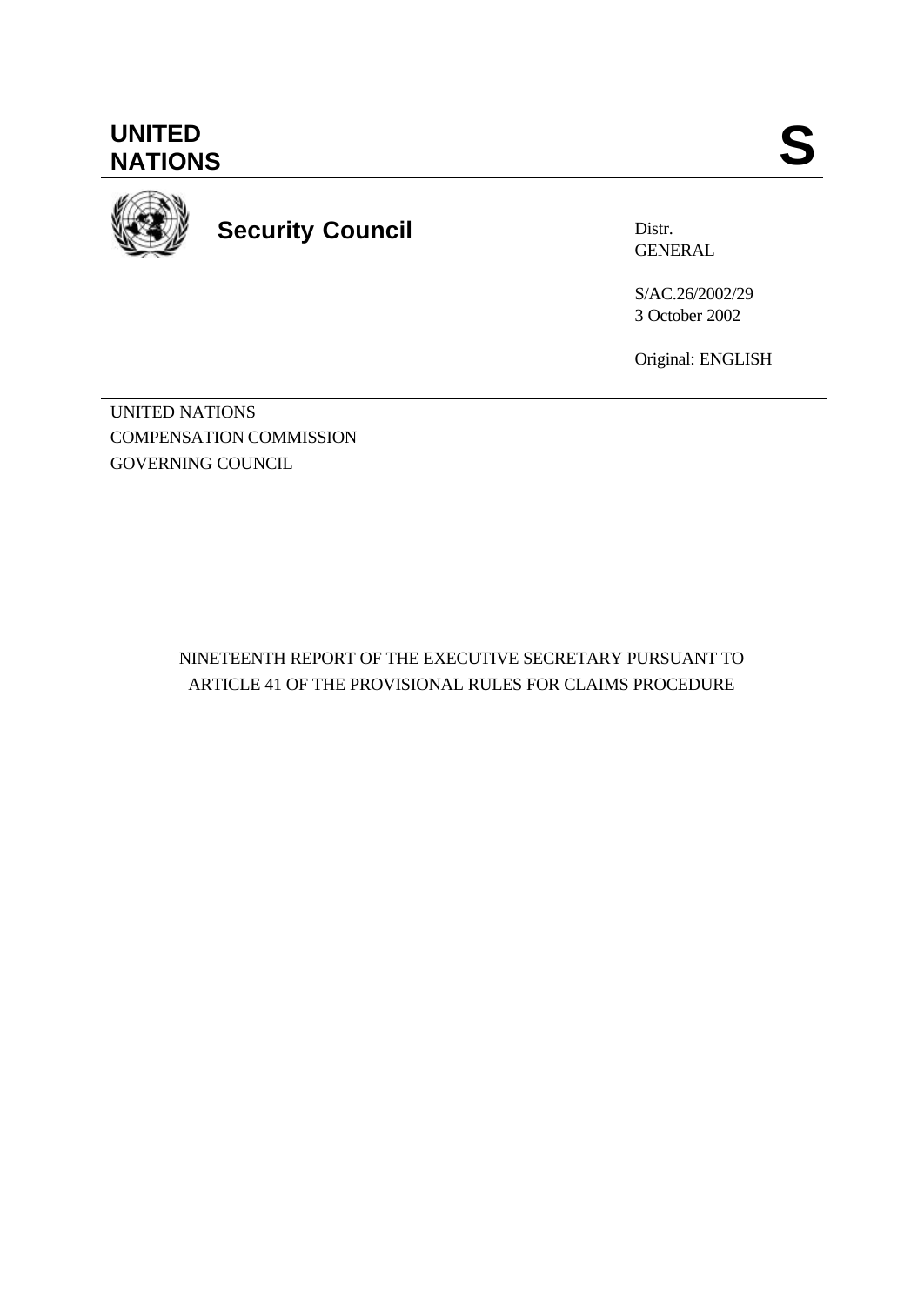## Introduction

1. The present report identifies, pursuant to article 41 of the United Nations Compensation Commission's (the "Commission") Provisional Rules for Claims Procedure (S/AC.26/1992/10) (the "Rules"), recommended corrections in the various claims categories since the "Eighteenth report of the Executive Secretary pursuant to article 41 of the Provisional Rules for Claims Procedure" (S/AC.26/2002/20) (the "eighteenth article 41 report"). Chapter I of this report contains recommended corrections concerning claims in categories "A" and "C", where the Panels of Commissioners have concluded their work. Chapter II contains recommended corrections concerning claims in category "D", where the Panels of Commissioners continue their work. Finally, Chapter III of this report provides information concerning requests by claimants for corrections to approved awards under article 41 of the Rules, including a report of the secretariat's review to determine whether or not these requests warrant action under article 41.

### I. RECOMMENDED CORRECTIONS CONCERNING CLAIMS IN CATEGORIES "A" AND "C"

## A. Category "A" corrections

2. Recommendations for corrections to category "A" claims include the following kinds of corrections: reinstatement of claims previously identified as duplicates; individual to family; lower to higher amounts; and correction of claimant information.

1. Reinstatement of claims previously identified as duplicates

3. One claim from Pakistan and one claim from Egypt erroneously identified as duplicates should be reinstated since additional information received from those Governments demonstrates that the claims are not in fact duplicates.

4. Accordingly, as set forth in table 1 below, it is recommended that the awards for these claims be corrected. Table 1 identifies the countries concerned, the instalments to be adjusted, the number of claims affected, and the net effect of the adjustments.

| <b>Country</b> | <b>Instalment</b> | Number of claims<br>affected | Amount of net effect<br>(USD) |
|----------------|-------------------|------------------------------|-------------------------------|
| Pakistan       | Fifth             |                              | 2,500.00                      |
| Egypt          | Fourth            |                              | 2,500.00                      |
|                | <b>Total</b>      |                              | 5,000.00                      |

Table 1. Category "A" corrections: reinstatement of claims previously identified as duplicates

#### 2. Individual to family

5. One claim from France, two claims from the Philippines, one claim from Pakistan and 19 claims from the Russian Federation, were incorrectly awarded individual claim amounts because the information relating to family members had mistakenly not been entered on the computer disks submitted to the Commission. The awards for these claims should be increased to the amounts appropriate to the proper status of the claims.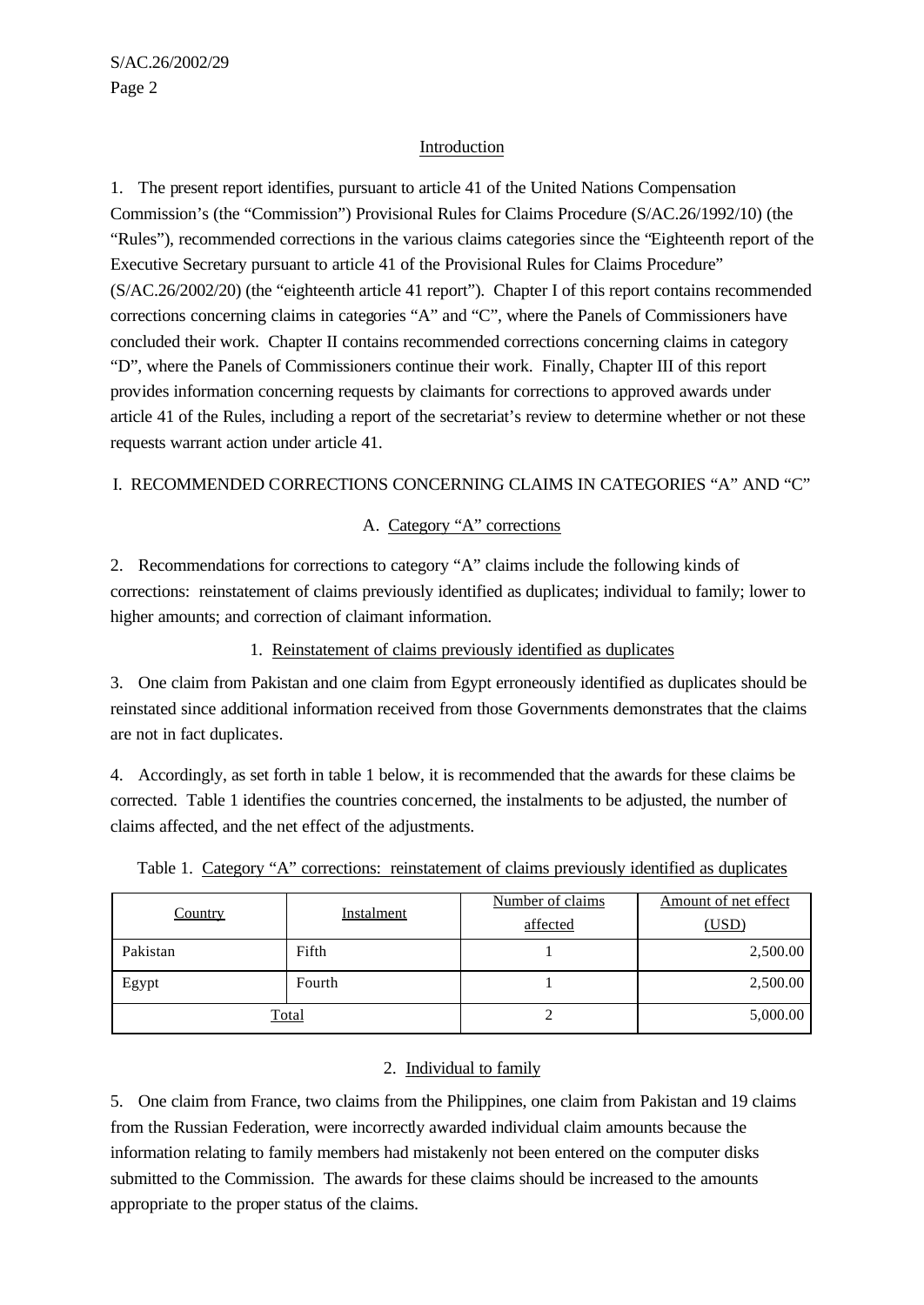6. Accordingly, as set forth in table 2 below, it is recommended that the award amounts for these claims be corrected. Table 2 identifies the countries concerned, the instalments to be adjusted, the number of claims affected, and the net effect of the adjustments.

| Country                   | Instalment | Number of claims<br>affected | Amount of net effect<br>(USD) |
|---------------------------|------------|------------------------------|-------------------------------|
| France                    | Sixth      | 1                            | 2,500.00                      |
| Philippines               | Fourth     | 1                            | 4,000.00                      |
|                           | Sixth      | 1                            | 2,500.00                      |
| Pakistan                  | First      |                              | 4,000.00                      |
|                           | First      | $\overline{7}$               | 28,000.00                     |
| <b>Russian Federation</b> | Fourth     | 6                            | 24,000.00                     |
|                           | Fifth      | $\overline{2}$               | 8,000.00                      |
|                           | Sixth      | $\overline{4}$               | 16,000.00                     |
|                           | Total      | 23                           | 89,000.00                     |

Table 2. Category "A" corrections: individual to family

# 3. Lower to higher amounts

7. Upon review of original paper claim formats submitted by the Governments of Yemen and Bahrain, pursuant to a request for correction by the concerned Governments, it was confirmed that 28 claimants had selected the higher amounts of compensation on the paper claim formats while lower amounts had erroneously been entered in the electronic claim formats submitted to the Commission. The awards for these claims should, therefore, be increased to the amounts appropriate to the proper status of the claims.

8. Accordingly, as set forth in table 3 below, it is recommended that the award amounts for these claims be corrected. Table 3 identifies the countries concerned, the instalments to be adjusted, the number of claims affected, and the net effect of the adjustments.

Table 3. Category "A" corrections: lower to higher amounts

| <b>Country</b> | <b>Instalment</b> | Number of claims<br>affected | Amount of net effect<br>(USD) |
|----------------|-------------------|------------------------------|-------------------------------|
| Bahrain        | First             | $\overline{c}$               | 3,000.00                      |
|                | Second            | 2                            | 6,000.00                      |
|                | Fourth            | 3                            | 7,500.00                      |
| Yemen          | Fifth             | 20                           | 42,000.00                     |
|                | Sixth             |                              | 1,500.00                      |
|                | Total             | 28                           | 60,000.00                     |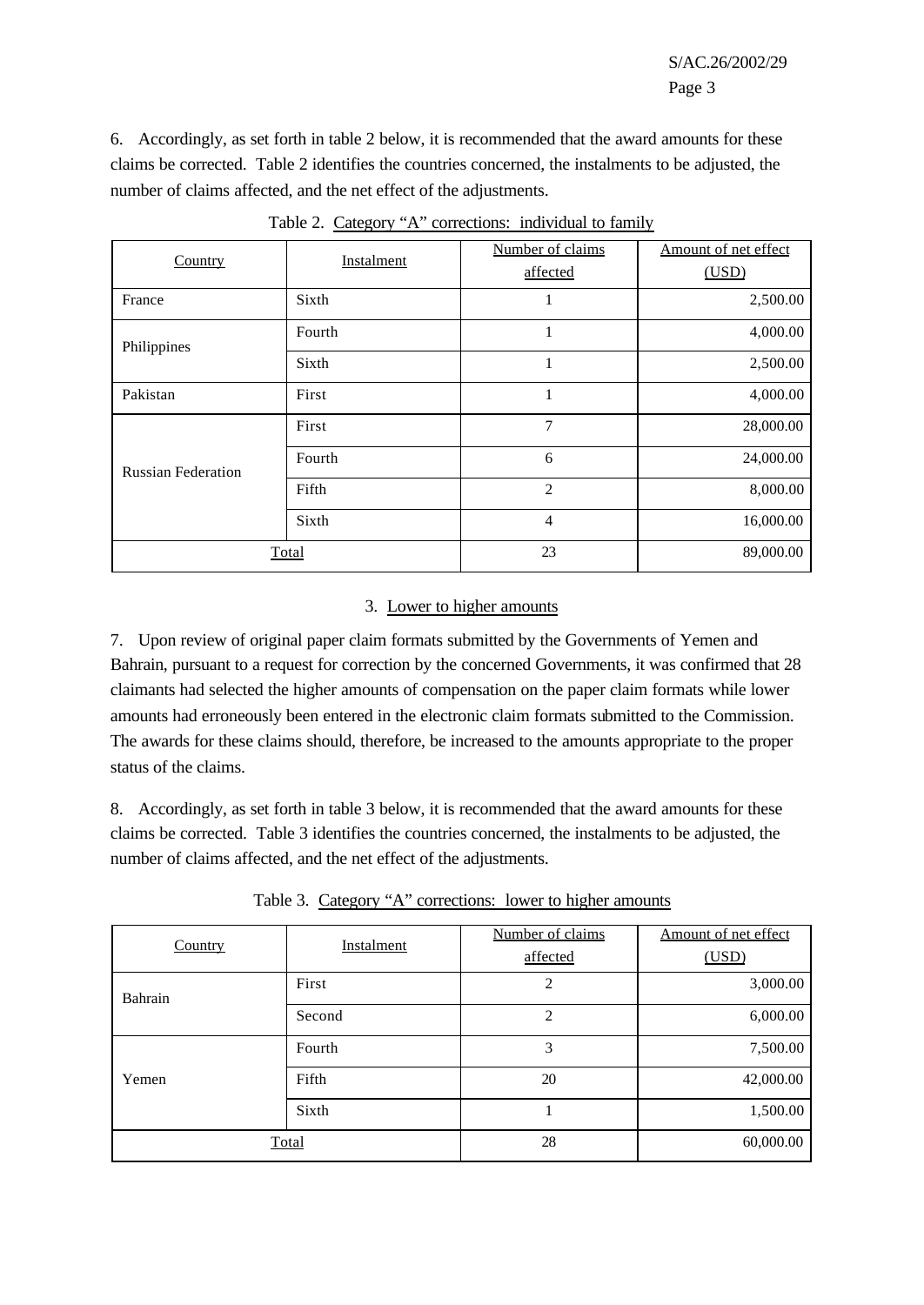# 4. Correction of claimant information

9. A data entry error occurred in the course of entering the claimant information for two claims from Yugoslavia into the Commission's database, making it impossible for award proceeds to be transferred to these individuals. Following receipt of a notification from the Government of Yugoslavia, the secretariat corrected the information in the Commission's database. This correction does not affect the award amounts approved by the Governing Council for the two claims, but will permit the Commission's Claims Payment Section to effect payment of the awards.

# 5. Summary

10. The recommended corrections related to award amounts in category "A" concern 53 claims submitted by seven Governments resulting in a net increase in the total amount awarded of USD 154,000.00. The recommendations for the first, second, fourth, fifth and sixth instalments of category "A" claims, by country and instalment, are provided in tables 1 to 6 of annex I to this report.

# B. Category "C" corrections

11. Recommendations for corrections to category "C" claims are those arising from confirmed duplicate claims and discrepancies between the electronic and paper claim formats.

# 1. Duplicate Claims

12. The Government of India notified the Commission that two claims that were awarded compensation in the sixth and seventh instalments were submitted by the same individual. A review of the claim files confirmed that the claims were indeed duplicate claims. Consequently, no compensation should have been awarded for the claim in the sixth instalment.

13. Accordingly, as set forth in table 4 below, it is recommended that the award for this claim be corrected. Table 4 identifies the country concerned, the instalment to be adjusted, the number of claims affected, and the net affect of the adjustment.

| <u>Country</u> | <b>Instalment</b> | Number of claims | Amount of net effect |
|----------------|-------------------|------------------|----------------------|
|                |                   | affected         | <u>,USD</u>          |
| India          | Sixth             |                  | (6,089.97)           |
| Total          |                   |                  | (6,089.97)           |

Table 4. Category "C" correction: duplicate claim

# 2. Corrections arising from discrepancies between the electronic and paper claim formats

14. The secretariat continued to review substantive queries and requests for corrections submitted by Governments. During the period under review, the Commission reviewed 17 category "C" claims pursuant to requests for corrections. From those reviews, corrections are recommended in respect of five category "C" claims relating to award amounts.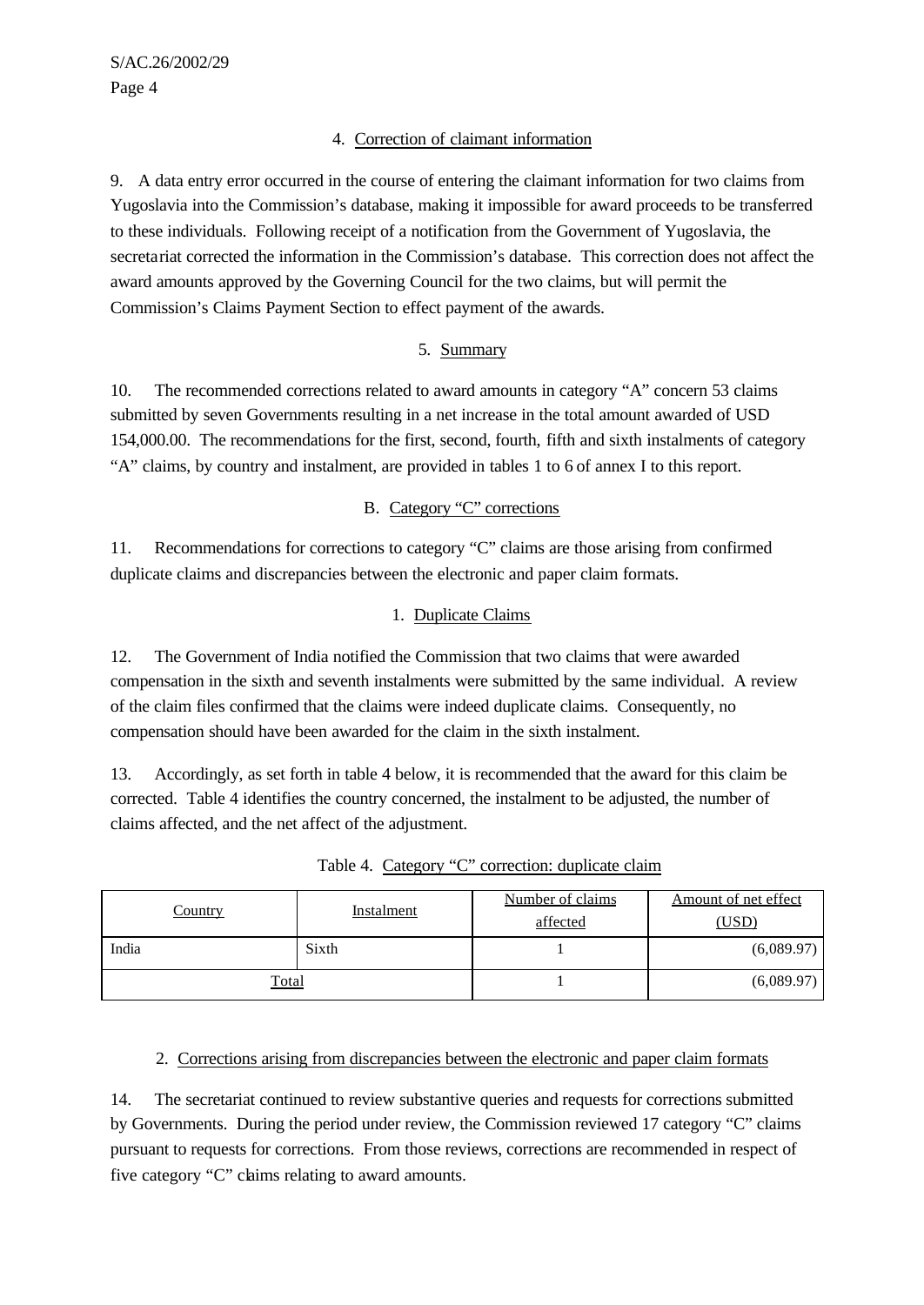15. The individual loss elements for which recommendations for correction to award amounts are made in this report include claims for mental pain and anguish arising from hostage-taking or illegal detention for less than three days ("C1-MPA for HT/ID<3 days"), personal property losses ("C4- CPHO"), employment related losses ("C6-Salary"), real property losses ("C7-Real property") and individual business losses ("C8-Business"). Discrepancies between the electronic and paper claim formats have been determined to be the result of clerical errors, and include the omission of losses from the electronic claim format or inaccurate entries of amounts that adversely affected the outcomes for the claimants. Summaries of the category "C" Panel's approved recommendations relevant to losses for which corrections are recommended are found in the "Report and recommendations made by the Panel of Commissioners concerning the seventh instalment of individual claims for damages up to US\$100,000 (category 'C' claims)" (S/AC.26/1999/11) as follows: (a) paragraphs 96 to 99 for C1- MPA for HT/ID<3 days; (b) paragraphs 178 to 199 for C4-CPHO; (c) paragraphs 249 to 299 for C6-Salary; (d) paragraphs 300 to 326 for C7-Real property; and (e) paragraphs 327 to 368 for C8- Business.

16. Accordingly, as set forth in table 5 below, it is recommended that the award amounts for five claims be corrected. Table 5 identifies the countries concerned, the instalments to be adjusted, the number of claims affected, and the net effect of the adjustments.

| Country | Instalment | Number of claims<br>affected | Amount of net effect<br>(USD) |
|---------|------------|------------------------------|-------------------------------|
| Egypt   | Third      |                              | 20,639.45                     |
|         | Fifth      |                              | 1,636.00                      |
| France  | Fourth     |                              | 5,000.00                      |
| Jordan  | Seventh    |                              | 30,790.66                     |
| Kuwait  | Seventh    |                              | (5,000.00)                    |
| Total   |            | 5                            | 53,066.11                     |

Table 5. Category "C" corrections: corrections arising from discrepancies between electronic and paper claim formats

#### 3. Summary

17. The recommended corrections related to award amounts in category "C" concern six claims submitted by five Governments resulting in a net increase of the total awarded amount of USD 46,976.14. Of these, the total amount awarded for four claims was increased by USD 58,066.11, while the total amount awarded for two claims was decreased by USD 11,089.97. The recommendations for the third, fourth, fifth, sixth and seventh instalments of category "C" claims, by country and by instalment, are provided in tables 1 to 6 of annex II to this report.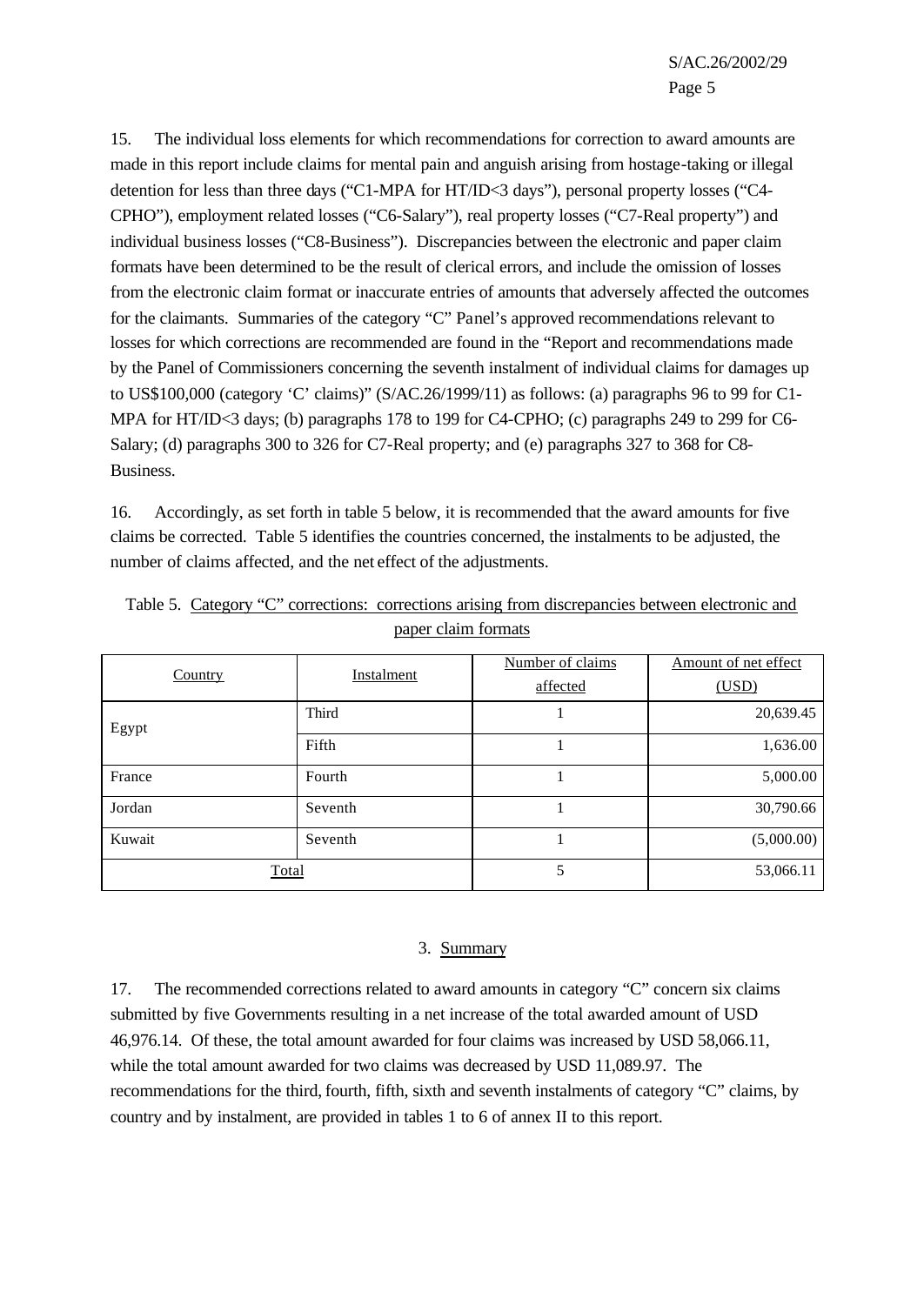## II. RECOMMENDED CORRECTIONS CONCERNING CLAIMS IN CATEGORY "D"

18. During the period under review, the "D1" Panel of Commissioners reviewed a total of 14 category "D" claims; 11 pursuant to requests for corrections from Governments on behalf of claimants, and three pursuant to errors identified by the secretariat in the course of its further processing work on category "D" claims, as set forth in paragraphs 24 to 28 below. From those reviews, corrections that relate to clerical and computational errors are recommended in respect of six category "D" claims, as outlined below.

### A. Part one of the first instalment correction

19. The proposed correction concerns a clerical error that resulted in the miscalculation of the recommended award for the claim for loss of income submitted by the claimant, whose claim was included in the "Report and recommendations made by the Panel of Commissioners concerning part one of the first instalment of individual claims for damages above US\$100,000 (category 'D' claims)" (S/AC.26/1998/1), and as approved by the Governing Council in decision 47 (S/AC.26/Dec.47 (1998)). A multiplier of 8 was erroneously applied in the calculation of the recommended award of the claimant's loss of income claim instead of the multiplier of 9 that should have been applied according to the category "D" methodology for income losses. Consequently, the claimant's calculated recommended award in category "D" was USD 34,900.00, from which the amount of USD 30,276.82 that was paid to the claimant in category "C" was deducted. The resulting net recommended award in category "D" was USD 4,323.18. Applying the correct multiplier of 9, the calculated recommended award should have been USD 38,927.32 from which the amount of USD 30,276.82 paid in category "C" should be deducted, resulting in a balance of USD 8,650.52. The additional amount of USD 4,327.34 should therefore be paid to the claimant.

20. Accordingly, as set forth in table 6 below, it is recommended that the award amount for this claim be corrected. Table 6 identifies the country concerned, the number of claims affected and the net effect of the adjustment.

| <u>Country</u> | Number of claims affected | Amount of net effect (USD) |
|----------------|---------------------------|----------------------------|
| Canada         |                           | 4.327.34                   |
| Гоtal          |                           | 4.327.34                   |

Table 6. Category "D" correction: part one of the first instalment

### B. Part one of the fourth instalment correction

21. The proposed correction concerns a clerical error that resulted in the omission to request the claimant, whose claim was included in the "Report and recommendations made by the Panel of Commissioners concerning part one of the fourth instalment of individual claims for damages above US\$100,000 (category 'D' claims)" (S/AC.26/1999/21), and as approved by the Governing Council in decision 81 (S/AC.26/Dec.81 (1999)), to provide the requisite evidence at the time of the article 34 claim development. The claimant included a claim for 2,130.00 Kuwaiti dinars (KWD) for invalid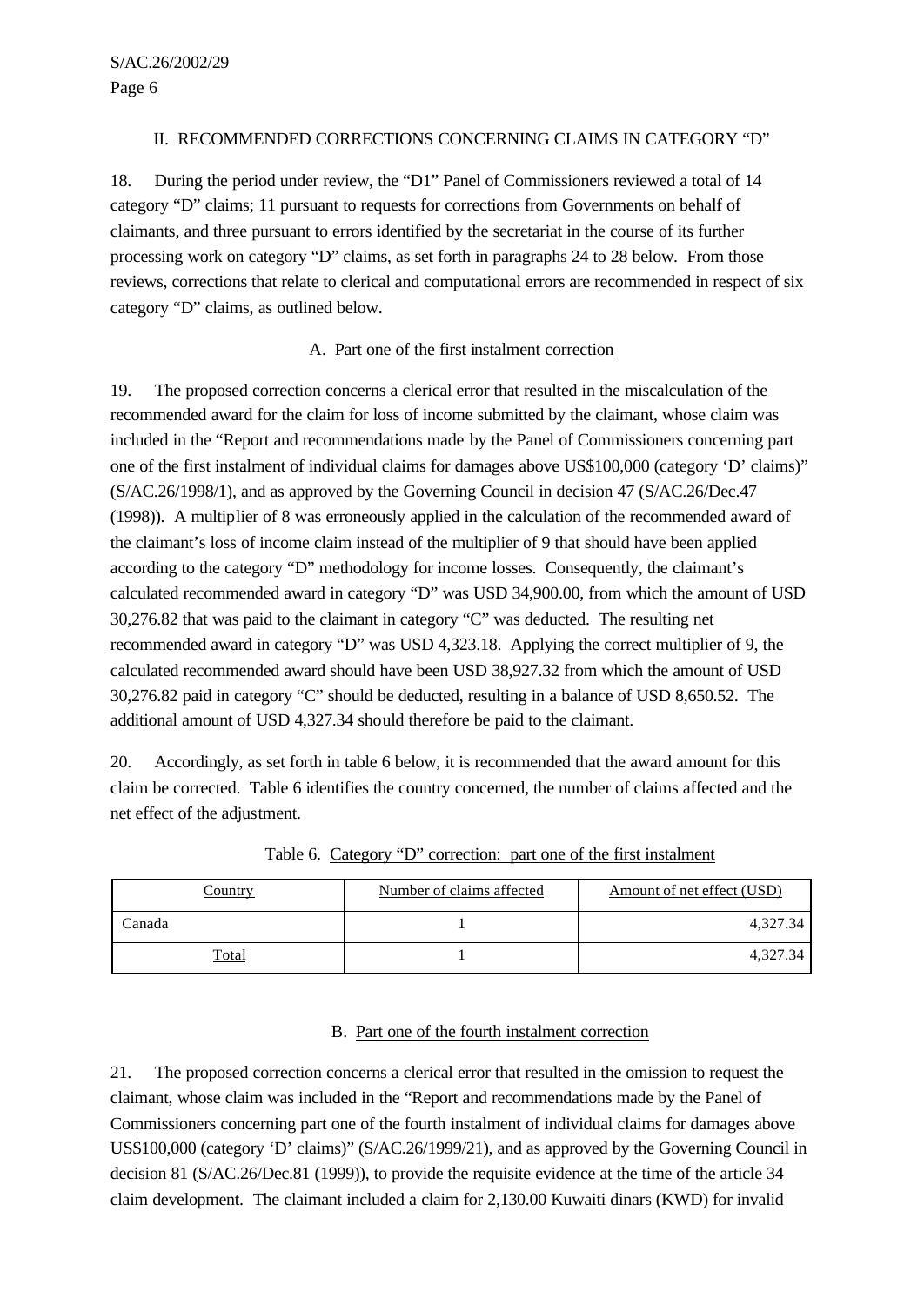Kuwaiti dinar notes as part of his claim for other losses. The methodology for compensating invalid Kuwaiti dinars requires the original notes to be submitted to the Panel of Commissioners for inspection. However, due to a clerical oversight within the Commission's secretariat, the claimant was not requested in the article 34 notification to submit the original notes, although the claimant had indicated in his initial filing that the original notes were in his possession. As a result of the review, the claimant was asked to submit the original notes, which he did. The serial numbers of the original notes were confirmed to fall within the list of notes declared to be invalid by the Government of Kuwait after the liberation. Therefore, it is proposed that the claimant be compensated for the value of the invalid Kuwaiti dinar notes in the amount of KWD 2,130.00 (USD 7,370.25).

22. Accordingly, as set forth in table 7 below, it is recommended that the award amount for this claim be corrected. Table 7 identifies the country concerned, the number of claims affected and the net effect of the adjustment.

| <u>Country</u> | Number of claims affected | Amount of net effect (USD) |
|----------------|---------------------------|----------------------------|
| Jordan         |                           | 7,370.25                   |
| <u>Total</u>   |                           | 7,370.25                   |

Table 7. Category "D" correction: part one of the fourth instalment

#### C. Fifth instalment correction

23. The proposed correction concerns a clerical error that resulted in the claimant, whose claim was included in the "Report and recommendations made by the Panel of Commissioners concerning the fifth instalment of individual claims for damages above US\$100,000 (category 'D' claims)" (S/AC.26/2000/12), and as approved by the Governing Council in decision 97 (S/AC.26/Dec.97 (2000)), receiving a nil recommended award for a loss of income claim after compensation for unrelated losses was erroneously deducted from the claimant's calculated recommended award. The claimant established that he had been employed in Kuwait since June 1986. Under the appropriate category "D" methodology, this entitled him to the application of a multiplier of 10, resulting in a calculated recommended award of USD 76,124.60. The claimant informed the Commission that a court in Kuwait had awarded him KWD 24,189.00 (USD 83,698.97) for amounts owed the claimant by his employer prior to Iraq's invasion of Kuwait. Nonetheless, this amount of USD 83,698.97 was erroneously deducted from the claimant's calculated recommended award as compensation from another source for the losses claimed, resulting in a nil payable award. The secretariat found during the review of the claim that the amount that was deducted pursuant to the court judgment in Kuwait was, as the claimant had stated in his initial filing, in respect of periods of service prior to Iraq's invasion and occupation of Kuwait and was not directly related to the claimant's submitted losses. Consequently, it is proposed that the amount in question should not have been deducted and that the claimant is entitled to the originally calculated award of USD 76,124.60 for his income losses.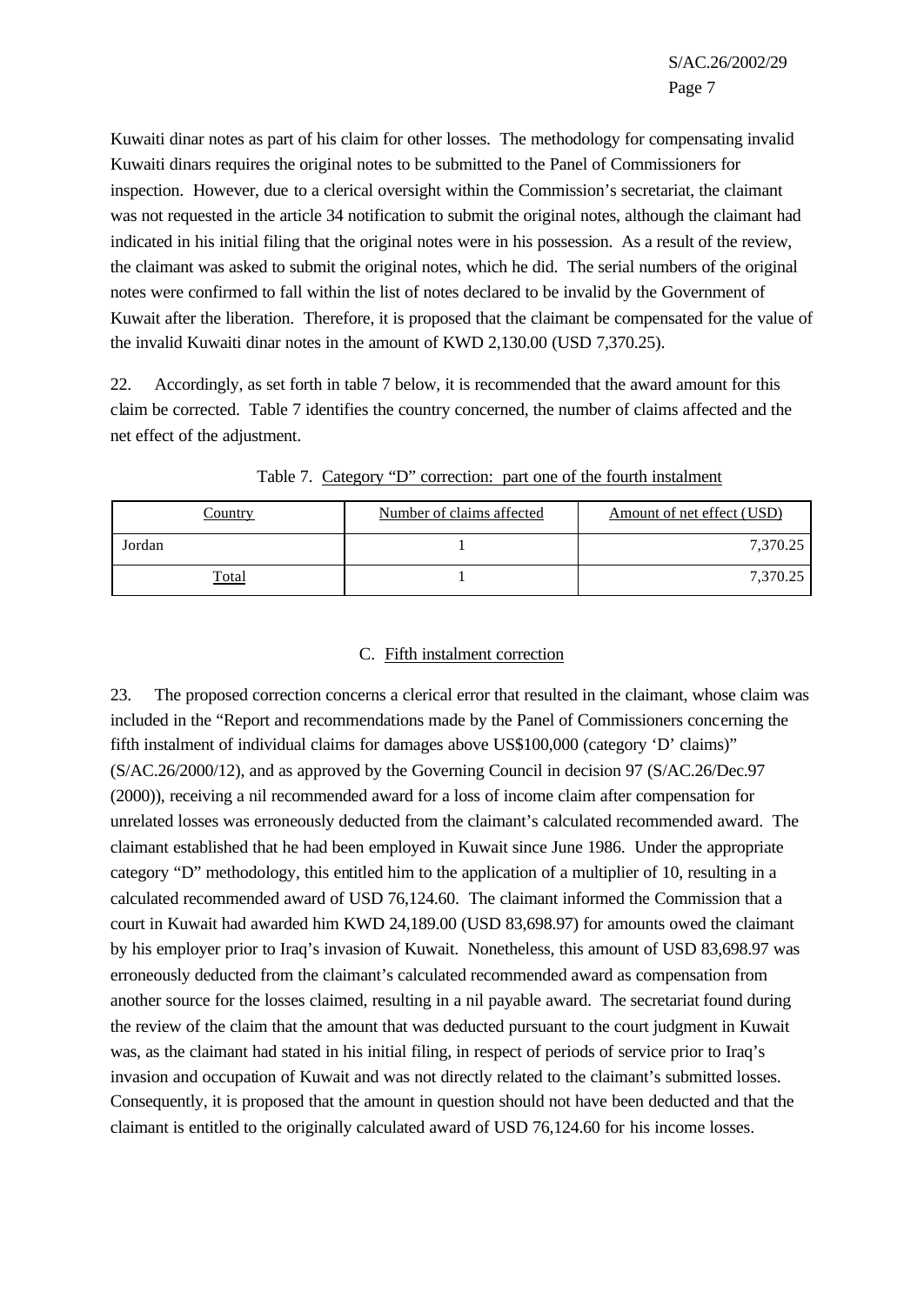S/AC.26/2002/29 Page 8

24. Accordingly, as set forth in table 8 below, it is recommended that the award amount for this claim be corrected. Table 8 identifies the country concerned, the number of claims affected and the net effect of the adjustment.

| Country      | Number of claims affected | Amount of net effect (USD) |
|--------------|---------------------------|----------------------------|
| India        |                           | 76,124.60                  |
| <u>Total</u> |                           | 76,124.60                  |

Table 8. Category "D" correction: fifth instalment

# D. Thirteenth instalment corrections

25. The recommended corrections concern clerical errors found in three claims included in the "Report and recommendations made by the Panel of Commissioners concerning the thirteenth instalment of individual claims for damages above USD 100,000 (category 'D' claims)" (S/AC.26/2002/20), and as approved by the Governing Council in decision 165 (S/AC.26/Dec.165 (2002)).

26. The first recommended correction relates to a claim for loss of future income submitted by a claimant. The calculated recommended award for this claim was USD 144,608.76, from which the award in category "B" of USD 2,500.00 was deducted, resulting in a payable recommended award in category "D" of USD 142,108.76. Due to a clerical error, the calculated recommended award was not uploaded into the Commission's database and was, therefore, not included in the recommended amount approved in the thirteenth instalment. The claimant should, therefore, receive a payable award in the amount of USD 142,108.76 for the claim.

27. The second recommended correction relates to a claim for business losses submitted by another claimant. The calculated proposed award for this claim was USD 196,433.00. Due to a clerical error, this amount was not uploaded into the Commission's database when the amounts proposed for instalment thirteen claims were converted from proposed awards to recommended awards. As a result, a nil recommended award was reported for this claimant. On this basis, the amount of USD 196,433.00 should be awarded to the claimant.

28. The third recommended correction relates to a claim for business losses in respect of a farm submitted by yet another claimant. The recommended award approved for this claim was USD 262,803.00. A clerical error was made in the review of the claim for business losses that resulted in the over-calculation of the recommended award in the amount of USD 25,377.00. Therefore, it is proposed that the recommended award for the claimant be reduced from USD 262,803.00 to USD 237,426.00.

29. Accordingly, as set forth in table 9 below, it is recommended that the award amounts for these claims be corrected. Table 9 identifies the countries concerned, the number of claims affected and the net effect of the adjustments.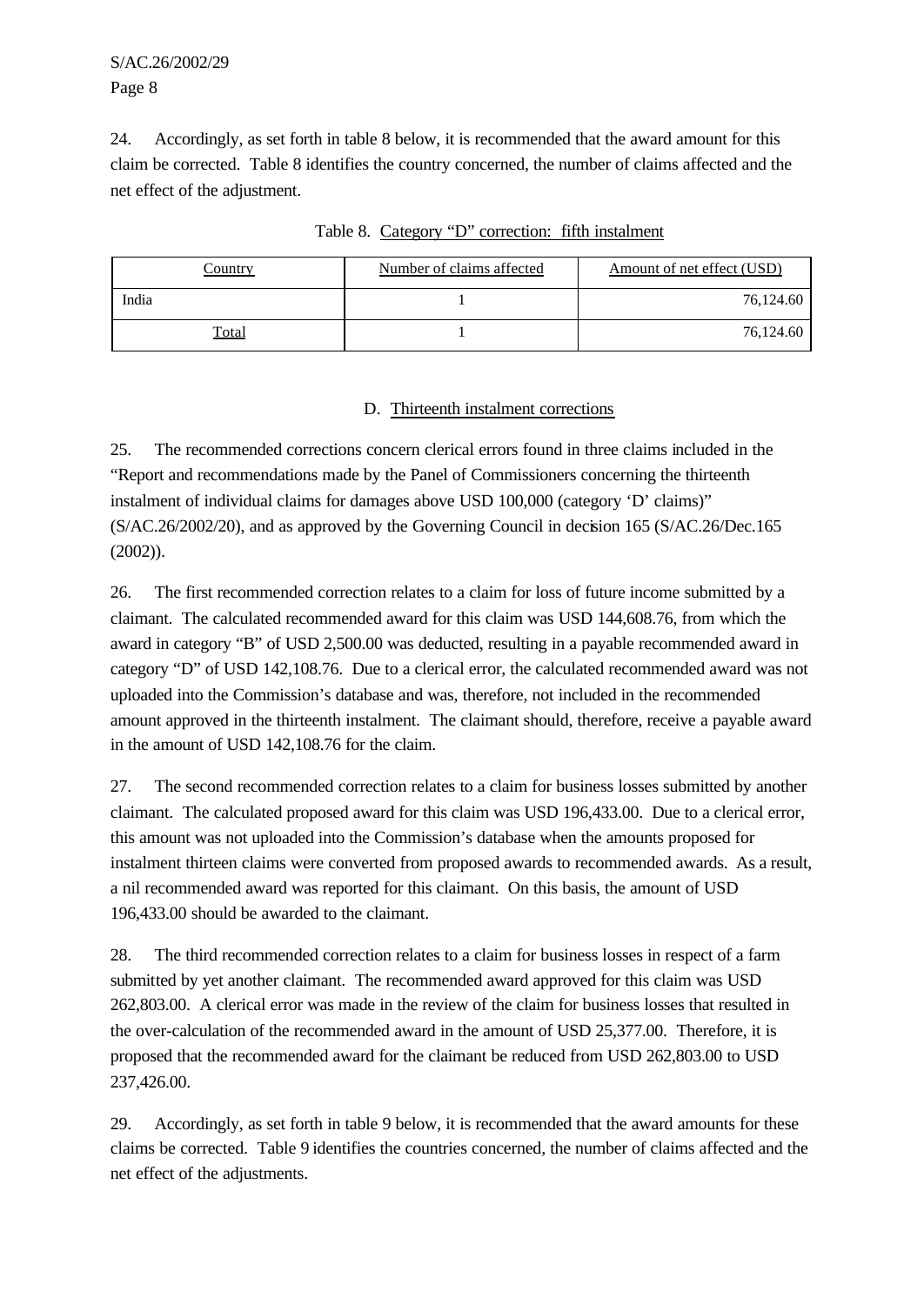S/AC.26/2002/29

Page 9

| Country      | Number of claims affected | Amount of net effect (USD) |
|--------------|---------------------------|----------------------------|
| Israel       |                           | 142,108.76                 |
| Jordan       |                           | 196,433.00                 |
| Kuwait       |                           | (25,377.00)                |
| <b>Total</b> |                           | 313,164.76                 |

#### Table 9. Category "D" corrections: thirteenth instalment

### E. Summary

30. The recommended corrections related to award amounts in category "D" concern six claims submitted by five Governments, resulting in a net increase of the total awarded amount of USD 400,986.95. Of these, the total amount awarded for five claims was increased by USD 426,363.95, while the total amount awarded for one claim was decreased by USD 25,377.The recommendations for part one of the first instalment, part one of the fourth instalment, the fifth and thirteenth instalments of category "D" claims, by country and by instalment, are provided in tables 1 to 5 of annex III to this report.

## III. REQUESTS BY CLAIMANTS FOR ARTICLE 41 CORRECTIONS

31. During the period under review, the secretaria t has continued its review of requests from Governments for corrections submitted under article 41 of the Rules. The requests are outlined below:

(a) On 31 May 2001, the Permanent Mission of Germany requested correction of Governing Council decision 81 (S/AC.26/Dec.81 (1999)), and the associated "Report and recommendations made by the Panel of Commissioners concerning part one of the fourth instalment of individual claims for damages above US\$100,000 (category 'D' claims)" (S/AC.26/1999/21) ("the report on part one of the fourth instalment of 'D' claims") with regard to a claim that it had submitted. Having fully reviewed all aspects of this request, the Executive Secretary has concluded that no correction of Governing Council decision 81 is necessary, and that no action pursuant to article 41 of the Rules is warranted with regard to the claim in question;

(b) On 31 July 2001, the Permanent Mission of Belgium requested correction of Governing Council decision 81, and the associated report on part one of the fourth instalment of "D" claims with regard to a claim that it had submitted. Having fully reviewed all aspects of this request, the Executive Secretary has concluded that no correction of Governing Council decision 81 is necessary, and that no action pursuant to article 41 of the Rules is warranted with regard to the claim in question;

(c) On 1 August 2001, the Permanent Mission of Canada requested correction of Governing Council decision 55 (S/AC.26/Dec.55 (1998)), and the associated "Report and recommendations made by the Panel of Commissioners concerning part one of the second instalment of individual claims for damages above US\$100,000" (category 'D' claims) (S/AC.26/1998/11) with regard to three claims that it had submitted. Having fully reviewed all aspects of this request, the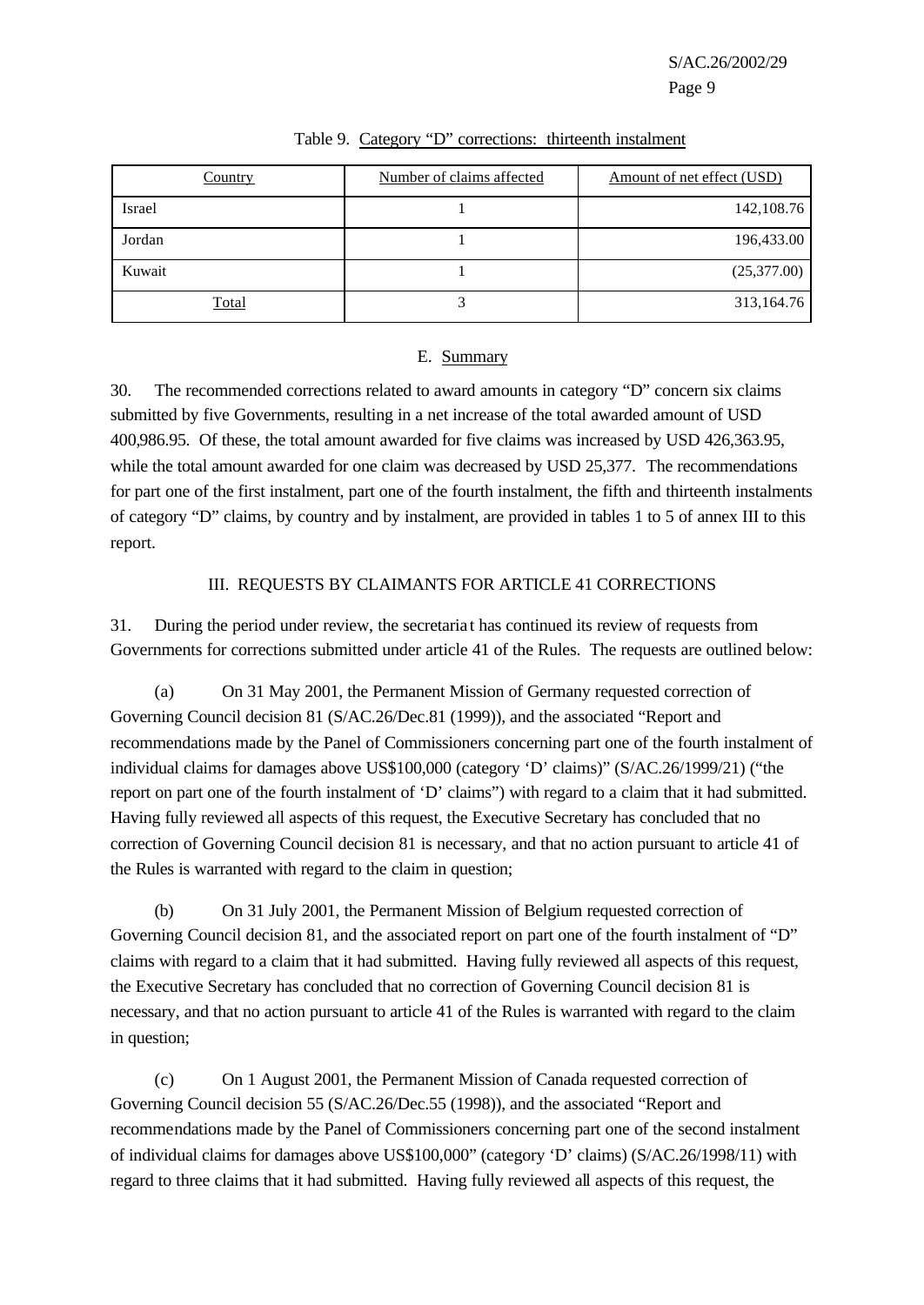S/AC.26/2002/29 Page 10

Executive Secretary has concluded that no correction of Governing Council decision 55 is necessary, and that no action pursuant to article 41 of the Rules is warranted with regard to the claims in question;

(d) On 2 August 2001, the Permanent Mission of Jordan requested correction of Governing Council decision 81, and the associated report on part one of the fourth instalment of "D" claims with regard to a claim that it had submitted. Having fully reviewed all aspects of this request, the Executive Secretary has concluded that no correction of Governing Council decision 81 is necessary, and that no action pursuant to article 41 of the Rules is warranted with regard to the claim in question;

(e) On 12 July 2001 and 3 May 2002, the Permanent Mission of the United Kingdom requested correction of Governing Council decision 97 (S/AC.26/Dec.97 (2000)), and the associated "Report and recommendations made by the Panel of Commissioners concerning the fifth instalment of individual claims for damages above US\$100,000 (category 'D' claims)" (S/AC.26/2000/12) with regard to a claim that it had submitted. Having fully reviewed all aspects of this request, the Executive Secretary has concluded that no correction of Governing Council decision 97 is necessary, and that no action pursuant to article 41 of the Rules is warranted with regard to the claim in question;

(f) In the eighteenth article 41 report, considered by the Governing Council at its fortyfourth session, mention was made of a request from the Government of the United Kingdom for correction of Governing Council decision 115 (S/AC.26/Dec.115 (2001)), and the associated "Report and recommendations made by the Panel of Commissioners concerning the sixth instalment of 'E2' claims" (S/AC.26/2001/1) with regard to a British company. Having fully reviewed all aspects of this request, the Executive Secretary has concluded that no correction of Governing Council decision 115 is necessary, and that no action pursuant to article 41 of the Rule s is warranted with regard to the claim in question;

(g) On 20 June 2001, the Permanent Mission of Bahrain requested correction of Governing Council decisions 103 (S/AC.26/Dec.103 (2000)) and 127 (S/AC.26/Dec.127 (2001)), and the associated "Report and recommendations of the Panel of Commissioners concerning the fifth instalment of 'E2' claims" (S/AC.26/2000/17) ("the report on the fifth instalment of 'E2' claims") and the "Report and recommendations of the Panel of Commissioners concerning the seventh instalment of 'E2' claims" (S/AC.26/2001/11), respectively, with regard to one Bahraini company. Having fully reviewed all aspects of this request, the Executive Secretary has concluded that no correction of Governing Council decisions 103 and 127 is necessary, and that no action pursuant to article 41 of the Rules is warranted with regard to the claims in question;

(h) On 6 November 2001, the Permanent Mission of the United Kingdom requested correction of Governing Council decision 103 (S/AC.26/Dec.103 (2000)), and the associated report on the fifth instalment of "E2" claims with regard to a British company. Having fully reviewed all aspects of this request, the Executive Secretary has concluded that no correction of Governing Council decision 103 is necessary, and that no action pursuant to article 41 of the Rules is warranted with regard to the claim in question;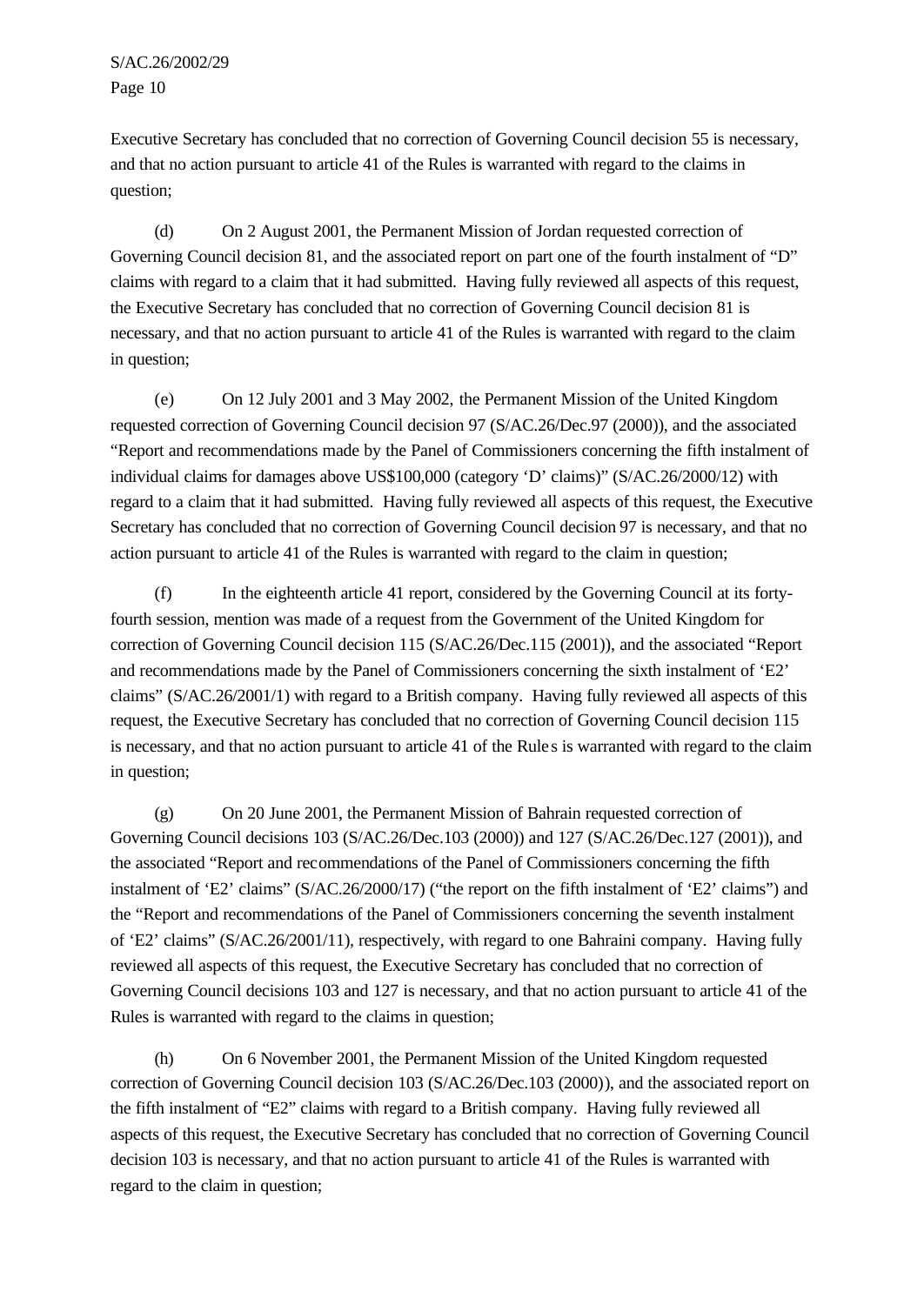(i) On 22 May 2002, the Permanent Mission of the United Kingdom requested correction of Governing Council decision 143 (S/AC.26/Dec.143 (2001)), and the associated "Report and recommendations made by the Panel of Commissioners concerning the ninth instalment of 'E2' claims" (S/AC.26/2001/27) with regard to a British company. Having fully reviewed all aspects of this request, the Executive Secretary has concluded that no correction of Governing Council decision 143 is necessary, and that no action pursuant to article 41 of the Rules is warranted with regard to the claim in question;

(j) On 25 February 2002, the Permanent Mission of Morocco requested correction of Governing Council decision 105 (S/AC.26/Dec.105 (2000)), and the associated "Report and recommendations made by the Panel of Commissioners concerning the fourteenth instalment of 'E3' claims" (S/AC.26/2000/19) with regard to a Moroccan company. Having fully reviewed all aspects of this request, the Executive Secretary has concluded that no correction of Governing Council decision 105 is necessary, and that no action pursuant to article 41 of the Rules is warranted with regard to the claim in question;

(k) On 27 March 2002, the Permanent Mission of the former Yugoslav Republic of Macedonia requested correction of Governing Council decision 74 (S/AC.26/Dec.74 (1999)), and the associated "Report and recommendations made by the Panel of Commissioners concerning the fourth instalment of 'E3' claims" (S/AC.26/1999/14) with regard to a Macedonian company. Having fully reviewed all aspects of this request, the Executive Secretary has concluded that no correction of Governing Council decision 74 is necessary, and that no action pursuant to article 41 of the Rules is warranted with regard to the claim in question; and

(l) On 11 November 2001, the Kuwait Authority for the Assessment of Compensation for Damages Resulting from Iraqi Aggression ("PAAC") requested correction of Governing Council decision 130 (S/AC.26/Dec.130 (2001)), and the associated "Report and recommendations made by the Panel of Commissioners concerning the eleventh instalment of 'E4' claims" (S/AC.26/2001/14) with regard to one Kuwaiti company. Having fully reviewed all aspects of these requests, the Executive Secretary has concluded that no correction of Governing Council decision 130 is necessary, and that no action pursuant to article 41 of the Rules is warranted with regard to the cla ims in question.

(m) On 19 November 2001, PAAC requested correction of Governing Council decisions 78 (S/AC.26/Dec.78 (1999)), 118 (S/AC.26/Dec.118 (2001)) and 119 (S/AC.26/Dec.119 (2001)), and the associated "Report and recommendations made by the Panel of Commissioners concerning the fourth instalment of 'E4' claims" (S/AC.26/1999/18), the "Report and recommendations made by the Panel of Commissioners concerning the twelfth instalment of 'E4' claims" (S/AC.26/2001/4), and the "Report and recommendations made by the Panel of Commissioners concerning the thirteenth instalment of 'E4' claims" (S/AC.26/2001/5), respectively, with regard to three Kuwaiti companies. Having fully reviewed all aspects of these requests, the Executive Secretary has concluded that no correction of Governing Council decisions 78, 118 and 119 is necessary, and that no action pursuant to article 41 of the Rules is warranted with regard to the claims in question.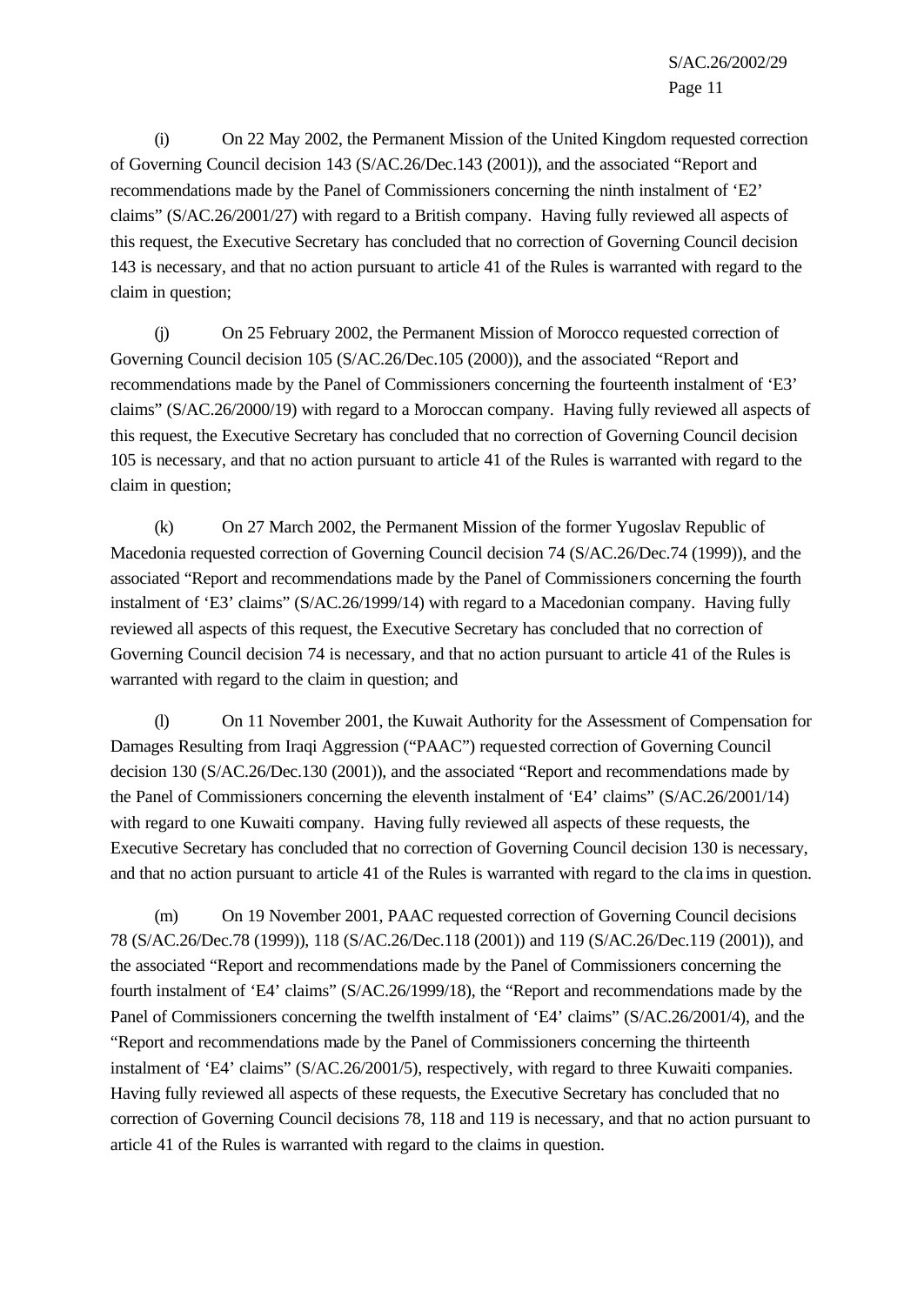## Annex I

## RECOMMENDED CORRECTIONS CONCERNING CATEGORY "A" CLAIMS

1. Based on the recommended corrections reported in paragraphs 2 to10 of this report, supra, the category "A" claims aggregate corrected awards by instalment, per country, are as follows:

| Country                   | Previous total award (USD) | Corrected total award<br>(USD) | Amount of net effect<br>(USD) |
|---------------------------|----------------------------|--------------------------------|-------------------------------|
| Bahrain                   | 83,500.00                  | 86,500.00                      | 3,000.00                      |
| Pakistan                  | 12,102,500.00              | 12,106,500.00                  | 4,000.00                      |
| <b>Russian Federation</b> | 2,884,000.00               | 2,912,000.00                   | 28,000.00                     |

# Table 1. First instalment category "A" claims corrections

Table 2. Second instalment category "A" claims corrections

| <u>Country</u> | Previous total award (USD) | Corrected total award<br>USD) | Amount of net effect (USD) |
|----------------|----------------------------|-------------------------------|----------------------------|
| Bahrain        | 54,500.00                  | 60,500.00                     | $6,\!000.00$               |

# Table 3. Fourth instalment category "A" claims corrections

| <b>Country</b>            | Previous total award (USD) | Corrected total award<br>(USD) | Amount of net effect (USD) |
|---------------------------|----------------------------|--------------------------------|----------------------------|
| Egypt                     | 207,341,000.00             | 207, 343, 500.00               | 2,500.00                   |
| Philippines               | 30,260,500.00              | 30,264,500.00                  | 4,000.00                   |
| <b>Russian Federation</b> | 8,992,000.00               | 9,016,000.00                   | 24,000.00                  |
| Yemen                     | 25,540,000.00              | 25,547,500.00                  | 7,500.00                   |

Table 4. Fifth instalment category "A" claims corrections

| <b>Country</b>            | Previous total award (USD) | Corrected total award<br>(USD) | Amount of net effect (USD) |
|---------------------------|----------------------------|--------------------------------|----------------------------|
| Pakistan                  | 22,945,000.00              | 22,947,500.00                  | 2,500.00                   |
| <b>Russian Federation</b> | 8,324,000.00               | 8,332,000.00                   | 8,000.00                   |
| Yemen                     | 29,045,000.00              | 29,087,000.00                  | 42,000.00                  |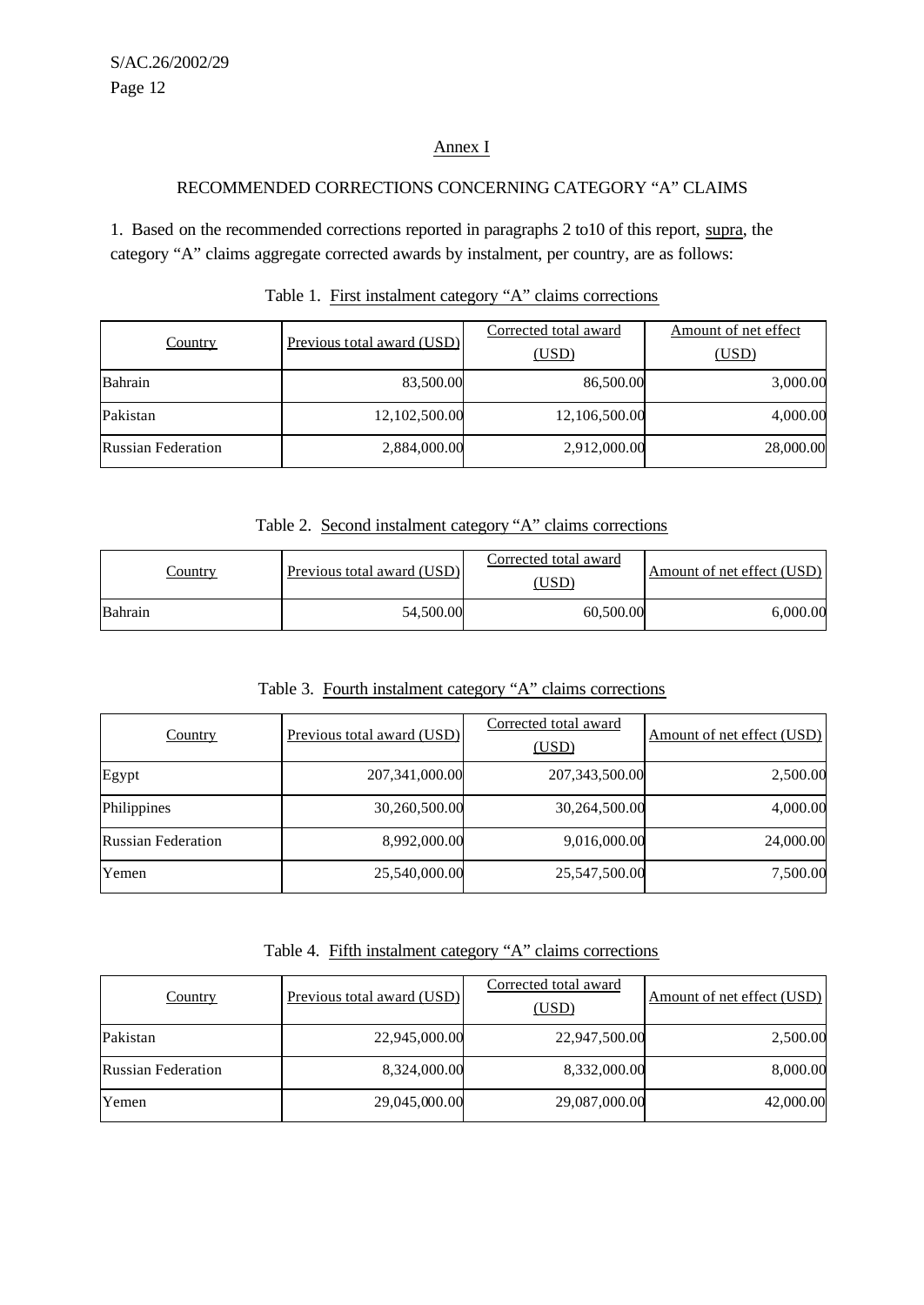| <b>Country</b>            | Previous total award (USD) | Corrected total award<br>(USD) | Amount of net effect (USD) |
|---------------------------|----------------------------|--------------------------------|----------------------------|
| France                    | 20,500.00                  | 23,000.00                      | 2,500.00                   |
| Philippines               | 60,717,500.00              | 60,720,000.00                  | 2,500.00                   |
| <b>Russian Federation</b> | 3,416,000.00               | 3,432,000.00                   | 16,000.00                  |
| Yemen                     | 1,860,000.00               | 1,861,500.00                   | 1,500.00                   |

Table 5. Sixth instalment category "A" claims corrections

2. Based on the above corrections, the revised category "A" claim total recommended awards by instalment are as follows:

Table 6. Recommended corrected total awards for category "A" claims

| Instalment | Previous total award | Corrected total award | Amount of net effect |
|------------|----------------------|-----------------------|----------------------|
|            | (USD)                | (USD)                 | (USD)                |
| First      | 189,636,500.00       | 189,671,500.00        | 35,000.00            |
| Second     | 641,238,500.00       | 641,244,500.00        | 6,000.00             |
| Fourth     | 732,970,000.00       | 733,008,000.00        | 38,000.00            |
| Fifth      | 782,860,000.00       | 782,912,500.00        | 52,500.00            |
| Sixth      | 315,670,500.00       | 315,693,000.00        | 22,500.00            |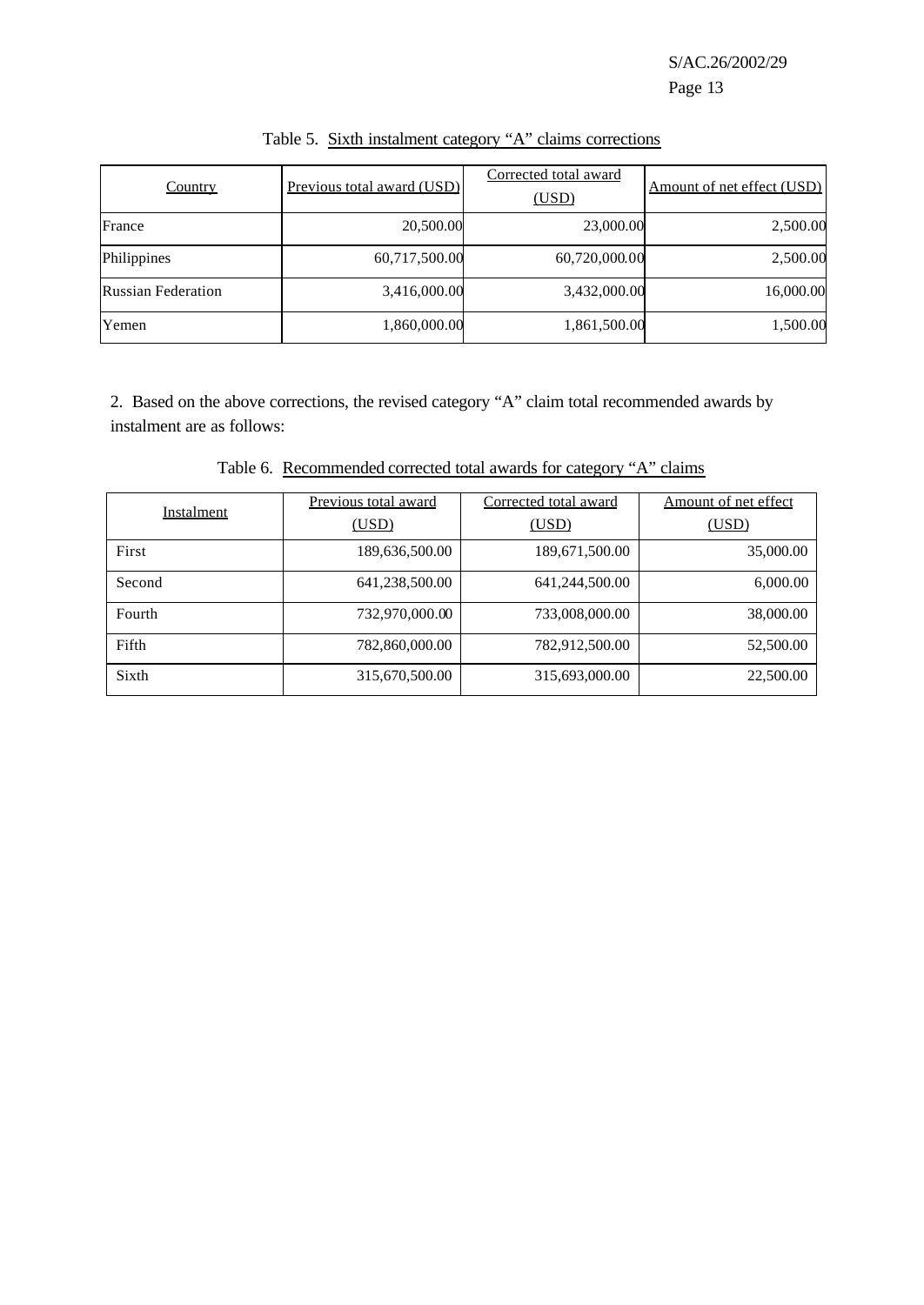### Annex II

#### RECOMMENDED CORRECTIONS CONCERNING CATEGORY "C" CLAIMS

1. Based on the recommended corrections reported in paragraphs 11 to 17 of this report, supra, the category "C" claims aggregate corrected awards by instalment, per country, are as follows:

|                | Previous total award | Corrected total award | Amount of net effect |
|----------------|----------------------|-----------------------|----------------------|
| <u>'ountry</u> | USD)                 | USD <sup>®</sup>      | USD                  |
| Egypt          | 116,453,150.51       | 116,473,789.96        | 20,639.45            |

### Table 1. Third instalment category "C" claims corrections

Table 2. Fourth instalment category "C" claims corrections

|                | Previous total award | Corrected total award | Amount of net effect |
|----------------|----------------------|-----------------------|----------------------|
| <u>Country</u> | USD                  | USD                   | USD                  |
| France         | 511.527.04           | 516,527.04            | 5,000.00             |

Table 3. Fifth instalment category "C" claims corrections

|                | Previous total award | Corrected total award | Amount of net effect |
|----------------|----------------------|-----------------------|----------------------|
| <u>Country</u> | $USD^{\circ}$        | USE                   | USD <sup>'</sup>     |
| Egypt          | 86,209,828.72        | 86, 211, 464. 72      | .636.00              |

Table 4. Sixth instalment category "C" claims corrections

| Country | Previous total award | Corrected total award | Amount of net effect |
|---------|----------------------|-----------------------|----------------------|
|         | 'USD                 | USD                   | USD <sup>-</sup>     |
| India   | 104,963,786.34       | 104,957,696.37        | (6,089.97)           |

Table 5. Seventh instalment category "C" claims corrections

| <b>Country</b> | Previous total award<br>(USD) | Corrected total award<br>(USD) | Amount of net effect<br>(USD) |
|----------------|-------------------------------|--------------------------------|-------------------------------|
| Jordan         | 283,073,150.21                | 283, 103, 940. 87              | 30,790.66                     |
| Kuwait         | 788,925,463.29                | 788,920,463.29                 | (5,000.00)                    |

2. Based on the above corrections, the revised category "C" claim total recommended awards by instalment are as follows: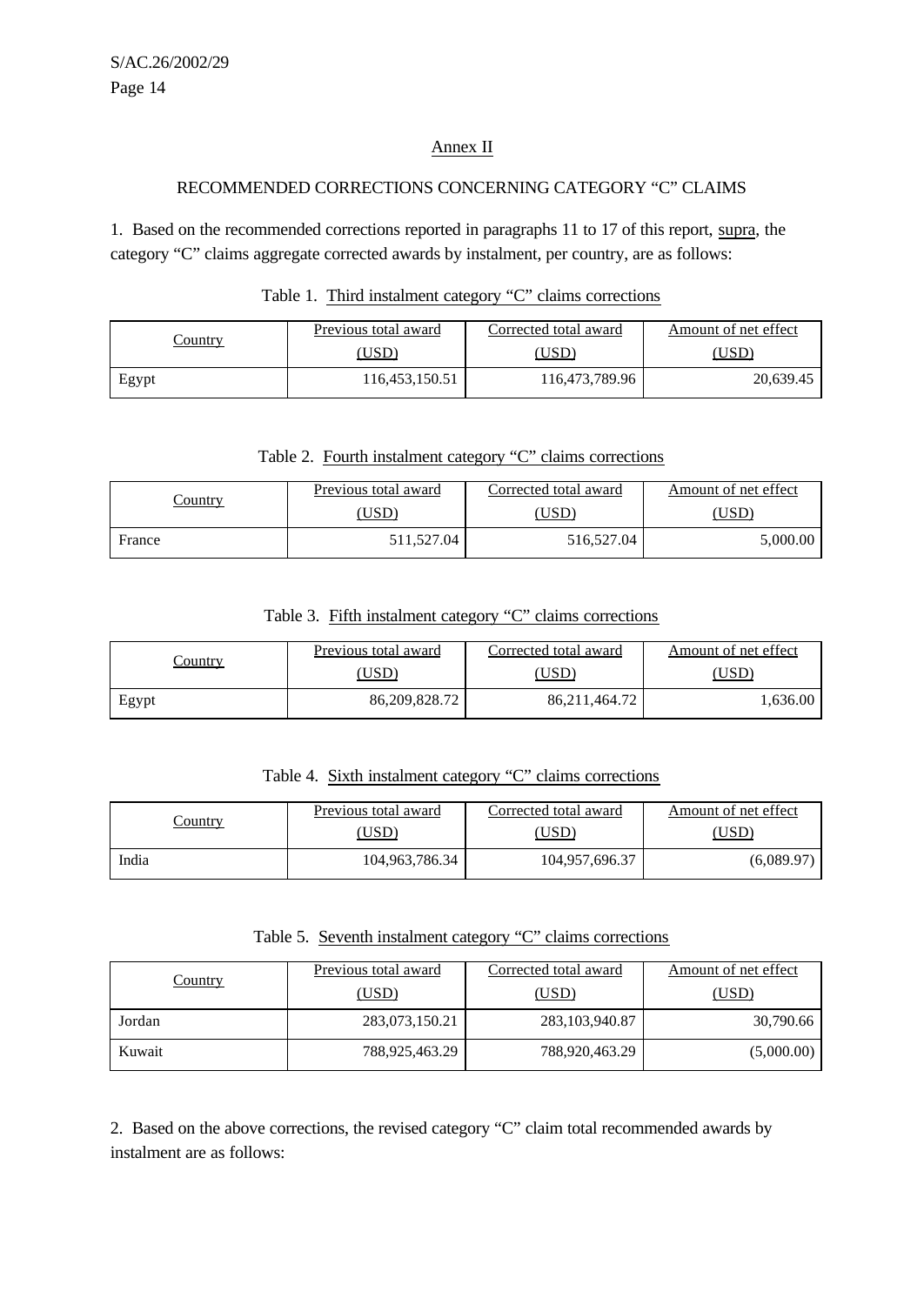S/AC.26/2002/29

Page 15

| Instalment | Previous total award | Corrected total award | Amount of net effect |
|------------|----------------------|-----------------------|----------------------|
|            | (USD)                | (USD)                 | (USD)                |
| Third      | 324,883,154.77       | 324,903,794.22        | 20,639.45            |
| Fourth     | 654,901,582.73       | 654,906,582.73        | 5,000.00             |
| Fifth      | 736,114,264.96       | 736,115,900.96        | 1,636.00             |
| Sixth      | 768,527,494.41       | 768,521,404.44        | (6,089.97)           |
| Seventh    | 1,934,699,168.44     | 1,934,724,959.10      | 25,790.66            |

Table 6. Recommended corrected total awards for category "C" claims